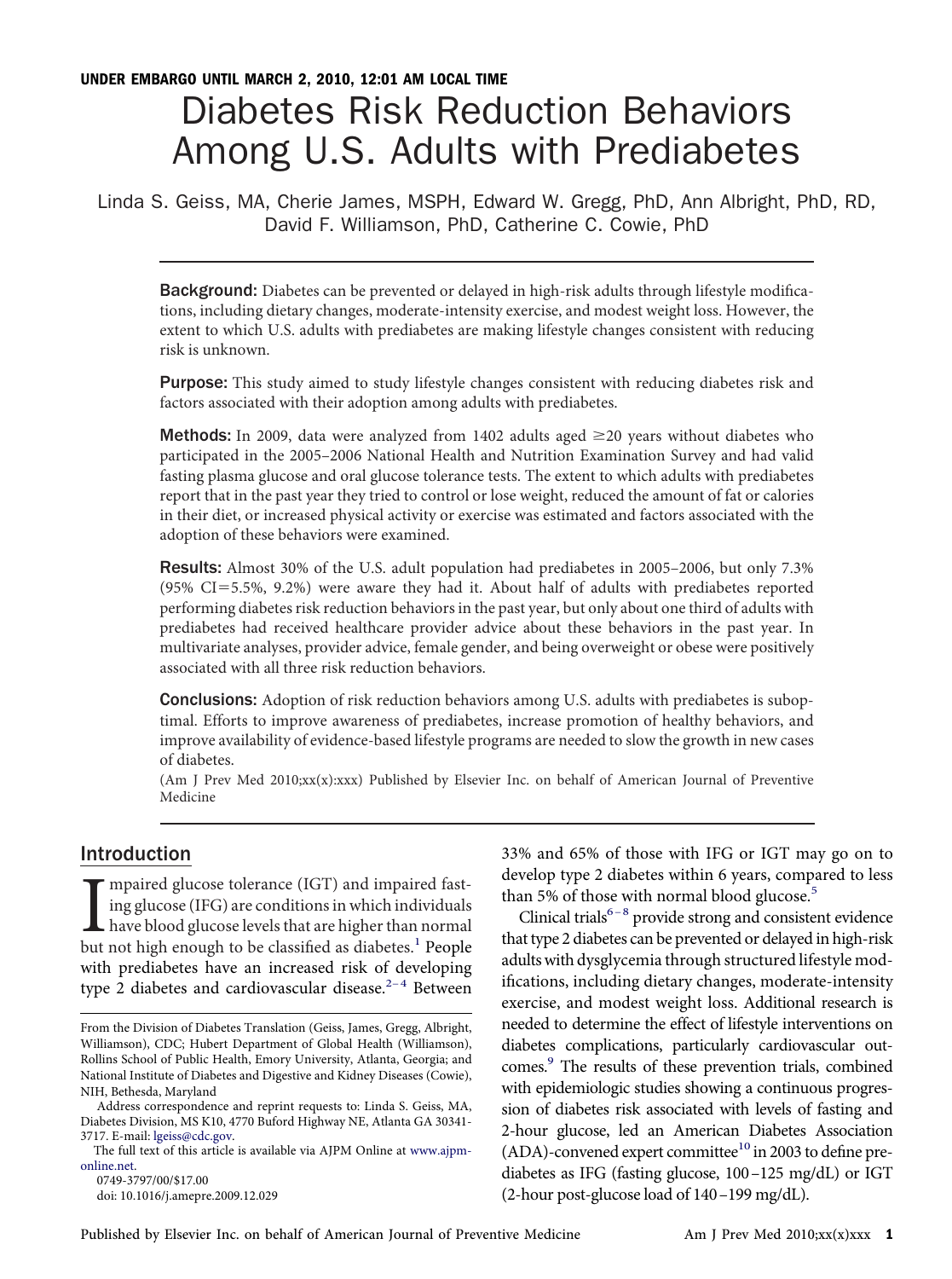The successful prevention trials, in combination with subsequent practical trials implemented in community settings, suggest that if people with dysglycemia can be effıciently identifıed and made aware of their risk status, they may be referred to effective community programs to change their levels of physical activity, dietary intake, and weight.<sup>[11,12](#page-6-0)</sup> Identification of high-risk states may also be useful to provide a stimulus for brief counseling by healthcare providers or for individuals to undertake selfdirected behavior change, although the effectiveness of these latter approaches remains unclear.

Identifıcation and awareness of prediabetes may be an important step in initiating effective lifestyle interventions. Knowledge of what lifestyle changes adults with prediabetes are currently making and factors associated with these changes may be useful in planning effective lifestyle interventions. The current study presents the fırst nationally representative data examining whether adults with prediabetes report that in the past year, they tried to control or lose weight, reduced the amount of fat or calories in their diet, or increased physical activity or exercise. In addition, factors associated with the adoption of these lifestyle changes were examined.

#### Methods

In 2009, data from the 2005–2006 National Health and Nutrition Examination Survey (NHANES) were used to describe the demographic and biologic characteristics of adults with and without prediabetes, examine whether adults with prediabetes report engaging in behaviors consistent with reducing diabetes risk, and examine factors associated with the adoption of these behaviors among people with prediabetes.

#### Survey Design and Population

The 2005–2006 NHANES was conducted by the National Center for Health Statistics (NCHS), CDC, to collect data representative of the U.S. civilian noninstitutionalized pop-ulation.<sup>[13](#page-6-0)</sup> Survey participants were interviewed at home and invited to a mobile examination center to undergo various examinations and laboratory measurements. Among the 6719 participants aged  $\geq$ 20 years, 4979 (74.1%) completed the household interview and 4773 (71.0%) completed the examination.

#### Glycemic Status Definitions and Exclusions

During the home interview, participants were asked if they had ever been told by a doctor or other health professional that they had diabetes (other than during pregnancy). Based on this question, 509 respondents aged  $\geq$ 20 years were classifıed as having diagnosed diabetes and excluded from analyses.

Survey participants were randomly assigned to either a morning or afternoon/evening examination session: 2050 individuals aged  $\geq$  20 years without diagnosed diabetes were examined during a morning session. After excluding people who fasted  $\leq$ 8 or  $\geq$ 24 hours (*n*=220) and people with invalid fasting plasma glucose (FPG) values  $(n=50)$ , the FPG subsample comprised 1780 adults (87%). A valid oral glucose tolerance test (OGTT) 2-hour (plus or minus 15 minutes) measurement was obtained for 1508 (85%) of those in the FPG subsample. As a result of changes in laboratory equipment, a glucose regression equation (Y=0.9835 $\times$ X) was applied to FPG and OGTT values to make the 2005–2006 data comparable to those from previous years.<sup>13</sup>

Based on standard diagnostic criteria<sup>[1](#page-5-0)</sup> incorporating FPG and OGTT values and excluding pregnant women  $(n=11)$ , adults were classifıed as having undiagnosed diabetes (FPG  $\geq$ 126 mg/dL or 2-hour plasma glucose  $\geq$ 200 mg/dL,  $n=106$ ); prediabetes (FPG 100 to  $\leq$ 126 mg/dL or 2-hour plasma glucose  $140$  to  $\leq$ 200 mg/dL,  $n$ =531); and normal (FPG <100 mg/dL and 2-hour plasma glucose <140 mg/dL,  $n=860$ ). Participants with undiagnosed diabetes were excluded from analyses. Analyses were limited to adults aged  $\geq$ 20 years who did not have diagnosed or undiagnosed diabetes  $(n=1391)$ .

Participants without diagnosed diabetes were asked, *Have you ever been told by a doctor or health professional that you have any of the following: prediabetes, impaired fasting glucose, impaired glucose tolerance, borderline diabetes or that your blood sugar is higher than normal but not high enough to be called diabetes or sugar diabetes?* Those answering positively to this question or who volunteered that they had prediabetes when asked about diabetes were classifıed as having a self-reported prediabetes condition.

#### Dependent Variables and Covariates

The major dependent variables were three risk reduction behaviors. After the statement *People often engage in activities to lower their risk for health problems or certain diseases*, all survey participants were asked if in the past 12 months, they had (1) *tried to control or lose weight*, (2) *reduced the amount of fat or calories in their diet*, and (3) *increased physical activity or exercise*. Theywere also askedwhether they had been told by a doctor or other health professional in the past 12 months to perform each of these three risk reduction behaviors. In addition, they were asked if they had been screened for diabetes or high blood sugar in the past 3 years. Demographic factors such as gender, age, race/ethnicity, family history, and education level were also self-reported.

Biological factors such as BMI, blood pressure, waist circumference, total cholesterol, LDL, HDL, and triglyceride levels were obtained from examination and laboratory data. BMI was calculated from measured height and weight and classified as normal weight (<25 kg/m<sup>2</sup>); overweight (25 to  $\langle$  <30 kg/m<sup>2</sup>); and obese ( $\geq$ 30 kg/m<sup>2</sup>). Mean blood pressure was calculated from up to three blood pressure readings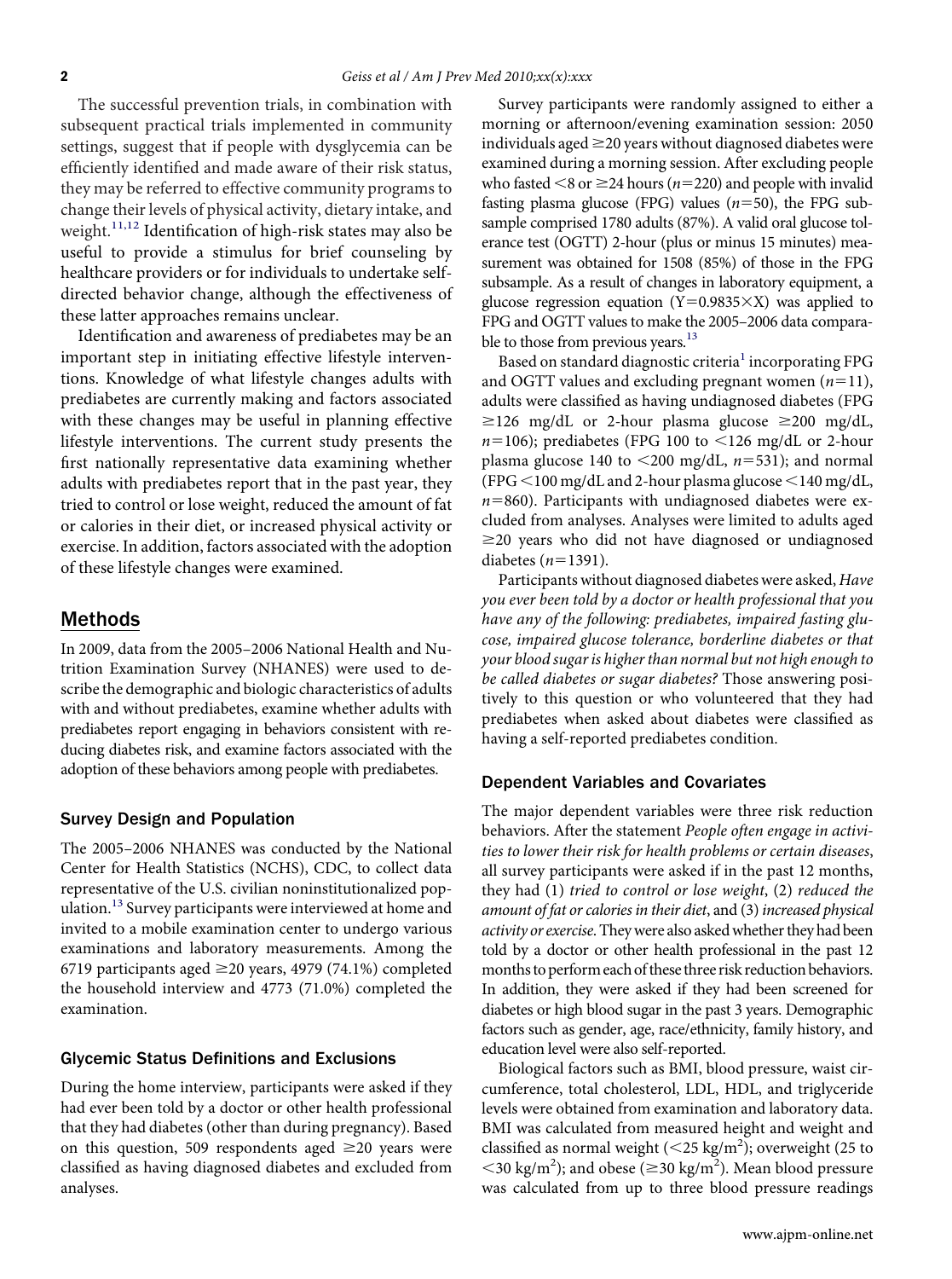taken from participants in a seated position. Hypertension was defined as a mean blood pressure  $\geq$ 140/90 or current use of medication for hypertension. Details on the collection and handling of these measures are published on the NCHS website.<sup>[13](#page-6-0)</sup>

#### Statistical Analyses

Chi-square tests and *t* tests were carried out to determine differences across groups. Multiple logistic regression was performed to model the three risk reduction behaviors among prediabetes participants by gender, age, race/ethnicity, BMI category, education level, family history, and physician advice to perform the behavior. Prior research $14-19$  had identifıed these variables as predictors or correlates of risk reduction behaviors in the general population. Backward selection was used to obtain the best model for each behavior based on  $p<$  0.05. Finally, predictive margins were calculated based on the fınal models. Predictive margins are a type of standardization in which predicted values from the logistic regression model are averaged over the covariate distribution of the population.<sup>[20](#page-6-0)</sup> This statistic has several advantages over the OR: It is not potentially biased if the outcome is not rare; a comparison group is not required; and it provides a measure of absolute difference rather than a relative difference. SAS, version 9.1 for Windows, was used for data management and SUDAAN 10 was used to obtain point estimates and SEs (using the Taylor series linearization), and to fıt models.

## Results

It was found that 29.6% (95% CI=26.6%, 32.6%) of U.S. adults aged  $\geq$ 20 years had prediabetes (i.e., IFG, IGT, or both) in 2005–2006. Only 7.3% (95% CI=5.5%, 9.2%) of those with prediabetes reported that they had been told that they had a prediabetes condition. Less than half  $(47.7\%, 95\% CI = 43.0\%, 52.4\%)$  of adults with prediabetes reported a test for diabetes or high blood sugar in the past 3 years. Consistent with the recommendations for screening for diabetes published by the U.S. Preventive Task Force,  $^{21}$  $^{21}$  $^{21}$  45.9% (95% CI=39.6%, 52.1%) of all adults without diabetes but whose blood pressure exceeded 135/80 reported a test in the past 3 years. The proportion reporting a test was slightly higher (53.2%, 95% CI 42.3%, 64.1%) among people with prediabetes.

## Characteristics of Adults with and Without Prediabetes

Although adults with and without prediabetes were similar in race and ethnicity, adults with prediabetes were more likely than those without prediabetes to be male, **11** older, and have lower educational attainment [\(Table 1\)](#page-3-0).

They were also somewhat more likely to report that an

immediate family member had diabetes. Most biological characteristics or risk factors were either higher or less favorable in people with prediabetes. Compared to adults with normal glycemia, adults with prediabetes had higher BMI and waist circumference and also tended to have less favorable lipid and blood pressure levels.

## Risk Reduction Behaviors and Their Covariates Among Adults with Prediabetes

When asked whether they had performed three risk reduction activities in the past 12 months, 52.2% of adults with prediabetes reported trying to control or lose weight, 54.7% reported reducing fat or calories, and 48.5% reported increasing physical activity [\(Figure 1\)](#page-4-0). How awareness of prediabetes was associated with risk reduction behaviors could not be examined because of the small number of people who were aware of prediabetes. When asked about physician advice, 29.7% of adults with prediabetes reported that they had been told by their physician in the past year to control or lose weight; 31.9% reported being told to reduce fat or calories in their diet; and 34.2% reported being told to increase physical activity. However, about 17.5% (95% CI=13.8%, 21.2%) of adults with prediabetes had not received health care in the past year. When those not receiving care in the past year were excluded, reports of physician advice increased slightly:  $34.6\%$  (95% CI=27.5%, 41.7%) reported advice to control or lose weight;  $36.8\%$  (95% CI = 29.3%, 44.3%) reported advice to reduce fat or calories; and 39.4% (95%  $CI = 30.7\%$ , 48.1%) reported advice to increase physical activity. Among adults receiving advice, 75% reported trying to control or lose weight, 82% reducing fat or calories, and 71% increasing physical activity [\(Figure 1\)](#page-4-0).

When physician advice, age group, gender, race/ethnicity, education level, BMI category, and family history were used in multivariate analyses of the three risk reduction behaviors, report of physician advice about each activity was strongly associated with reports of engaging in each of the three activities during the past year [\(Table](#page-5-0) [2\)](#page-5-0). In addition, women were more likely than men to report engaging in each activity and, generally, those of normal BMI were less likely than overweight or obese adults to report engaging in each activity. Race/ethnicity was associated with reports of two of the activities trying to control or lose weight and reducing fat and calories—with non-Hispanic whites being more likely than other race and ethnic groups to report these behaviors. Those with less than a high school education were least likely to report increasing physical activity in the past year and those with a family history of diabetes were least likely to report trying to control or lose weight. Age group was not an independent predictor of any of the three behaviors.

F1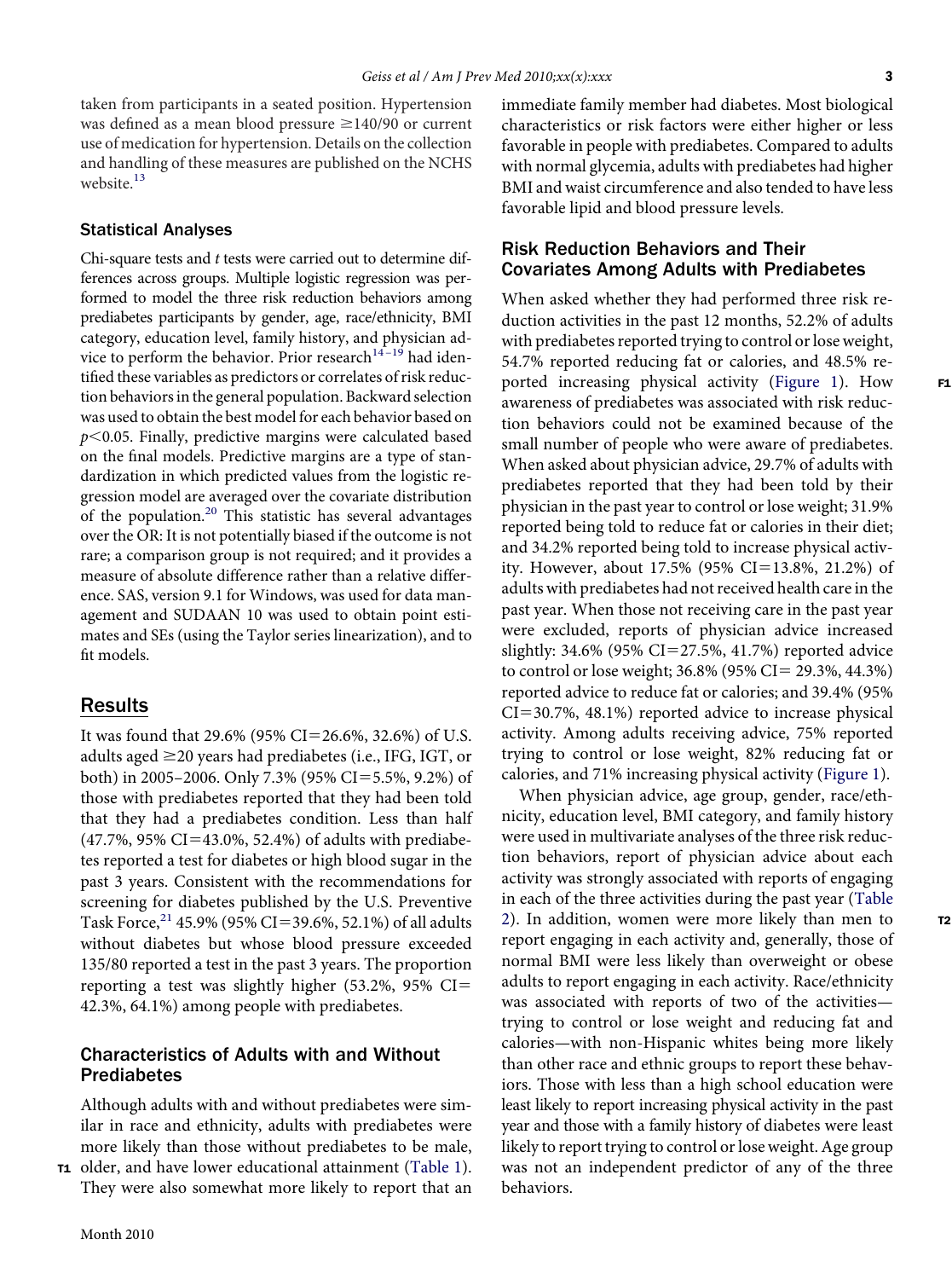<span id="page-3-0"></span>Table 1. Demographic and biological characteristics of adults with prediabetes and adults with normal glycemia, NHANES 2005–2006 (% or M [SE])

| <b>Characteristics</b>                                                      | Prediabetes glycemia<br>$(n=531)$ | <b>Normal</b><br>$(n=860)$ | <i>p</i> -value<br>(chi-square<br>or t-test) |
|-----------------------------------------------------------------------------|-----------------------------------|----------------------------|----------------------------------------------|
| Gender                                                                      |                                   |                            |                                              |
| Male                                                                        | 58.9(2.8)                         | 43.4(1.2)                  |                                              |
| Female                                                                      | 41.1(2.8)                         | 56.6(1.2)                  | 0.0003                                       |
| Age (years)                                                                 |                                   |                            |                                              |
| $20 - 39$                                                                   | 23.0(2.9)                         | 51.6(2.5)                  |                                              |
| $40 - 59$                                                                   | 45.9 (3.2)                        | 36.1(2.3)                  |                                              |
| $\geq 60$                                                                   | 31.1(4.0)                         | 12.3(1.4)                  | < 0.0001                                     |
| M                                                                           | 51.9(1.2)                         | 41.3(0.8)                  | < 0.0001                                     |
| Race/ethnicity                                                              |                                   |                            |                                              |
| NH white                                                                    | 71.7(3.6)                         | 72.7(2.4)                  |                                              |
| NH black                                                                    | 9.6(1.7)                          | 11.2(1.7)                  |                                              |
| Mexican-<br>American                                                        | 8.3(1.5)                          | 7.5(1.2)                   | 0.3439                                       |
| <b>Education</b>                                                            |                                   |                            |                                              |
| <high school<="" td=""><td>19.7(2.5)</td><td>13.0(1.5)</td><td></td></high> | 19.7(2.5)                         | 13.0(1.5)                  |                                              |
| High school                                                                 | 26.4(2.1)                         | 24.4(1.8)                  |                                              |
| ≥High school                                                                | 54.0(3.0)                         | 62.6(2.8)                  | 0.0075                                       |
| <b>Family history of</b><br>diabetes                                        |                                   |                            |                                              |
| Yes                                                                         | 43.5(2.7)                         | 36.6(2.3)                  |                                              |
| <b>No</b>                                                                   | 56.5(2.7)                         | 63.4(2.3)                  | 0.0455                                       |
| Weight                                                                      |                                   |                            |                                              |
| Normal                                                                      | 19.5(1.5)                         | 43.4(1.9)                  |                                              |
| Overweight                                                                  | 35.3(2.4)                         | 30.2(1.7)                  |                                              |
| Obese                                                                       | 45.2(3.1)                         | 26.4(1.3)                  | < 0.0001                                     |
| Mean BMI                                                                    | 30.9(0.4)                         | 27.0(0.2)                  | < 0.0001                                     |
| Mean waist<br>circumference<br>(cm)                                         | 103.7 (0.8)                       | $92.7(0.6)$ <0.0001        |                                              |
| <b>Hypertension<sup>a</sup></b>                                             |                                   |                            |                                              |
| Yes                                                                         | 38.3(2.5)                         | 17.1(1.3)                  |                                              |
| No                                                                          | 61.7(2.5)                         | $82.9(1.3)$ <0.0001        |                                              |
| <b>Systolic BP</b>                                                          |                                   |                            |                                              |
| $<$ 120                                                                     | 64.1 (2.6)                        | 81.5(1.3)                  |                                              |
| 120–139                                                                     | 16.1(2.1)                         | 11.2(1.1)                  |                                              |
| 140–159                                                                     | 15.2(1.6)                         | 5.6(0.9)                   |                                              |
| $\geq$ 160                                                                  | 4.6(0.6)                          | 1.6(0.4)                   | < 0.0001                                     |
| M                                                                           | 126.1(1.0)                        | 117.5 (0.7)                | < 0.0001                                     |

Table 1. *(continued)*

| <b>Characteristics</b>   | Prediabetes glycemia<br>$(n=531)$ | <b>Normal</b><br>$(n=860)$ | <i>p</i> -value<br>(chi-square<br>or <i>t</i> -test) |
|--------------------------|-----------------------------------|----------------------------|------------------------------------------------------|
| <b>Diastolic BP</b>      |                                   |                            |                                                      |
| < 80                     | 78.4 (1.4)                        | 85.9(1.6)                  |                                                      |
| 80–89                    | 17.6 (1.4)                        | 11.3(1.4)                  |                                                      |
| $90 - 99$                | 3.6(0.9)                          | 2.5(0.7)                   |                                                      |
| $\geq$ 100               | 0.4(0.2)                          | 0.2(0.2)                   | 0.0021                                               |
| M                        | 70.0 (0.5)                        | 68.7 (0.7)                 | 0.0903                                               |
| <b>Total cholesterol</b> |                                   |                            |                                                      |
| $<$ 200                  | 49.6 (3.7)                        | 56.5(2.1)                  |                                                      |
| 200-239                  | 32.5(2.6)                         | 29.7(1.9)                  |                                                      |
| $\geq$ 240               | 17.9 (2.2)                        | 13.8 (1.6)                 | 0.1638                                               |
| M                        | 202.2 (2.4)                       | 196.1(2.1)                 | 0.0191                                               |
| <b>LDL</b>               |                                   |                            |                                                      |
| $<$ 100                  | 27.5(2.4)                         | 37.0(2.4)                  |                                                      |
| 100-129                  | 33.5(2.8)                         | 32.2(1.8)                  |                                                      |
| 130-159                  | 27.1(2.0)                         | 20.8(1.8)                  |                                                      |
| 160-189                  | 8.6(1.4)                          | 8.0(1.2)                   |                                                      |
| $\geq$ 190               | 3.3(1.0)                          | 1.9(0.8)                   | 0.0133                                               |
| M                        | 120.2 (1.7)                       | 113.9(1.8)                 | 0.0024                                               |
| <b>HDL</b>               |                                   |                            |                                                      |
| $<$ 40                   | 15.9 (1.7)                        | 11.0(1.5)                  |                                                      |
| $40 - 59$                | 56.9 (2.8)                        | 49.6(1.5)                  |                                                      |
| $\geq 60$                | 27.2 (1.8)                        | 39.4 (1.4)                 | < 0.0001                                             |
| M                        | 52.7 (0.6)                        | 57.4 (0.6) <0.0001         |                                                      |
| <b>Triglycerides</b>     |                                   |                            |                                                      |
| $<$ 150                  | 63.1(1.9)                         | 76.6 (1.7)                 |                                                      |
| 150-199                  | 17.5 (1.7)                        | 10.6(1.2)                  |                                                      |
| 200-499                  | 18.2(1.4)                         | 11.8(0.9)                  |                                                      |
| $\geq$ 500               | 1.1(0.7)                          | 1.0(0.3)                   | 0.0001                                               |
| M                        | 128.9 (3.6)                       | 104.2(2.0)                 | 0.0006                                               |

*Note:* Table includes racial/ethnic groups not shown separately. Boldface indicates significance (*p*<0.05).<br><sup>a</sup>Blood pressure >140/90 or surrent use.

 $a$ Blood pressure  $\geq$ 140/90 or current use of prescription medication for hypertension

BP, blood pressure; HDL, high-density lipoprotein; LDL, low-density lipoprotein; *n*, unweighted sample size; NA, not applicable; NH, non-Hispanic; NHANES, National Health and Nutrition Examination Survey

# Discussion

In 2005–2006, almost 30% of the U.S. adult population had prediabetes, but more than 90% were unaware of their prediabetes status. Although prevention trials have shown that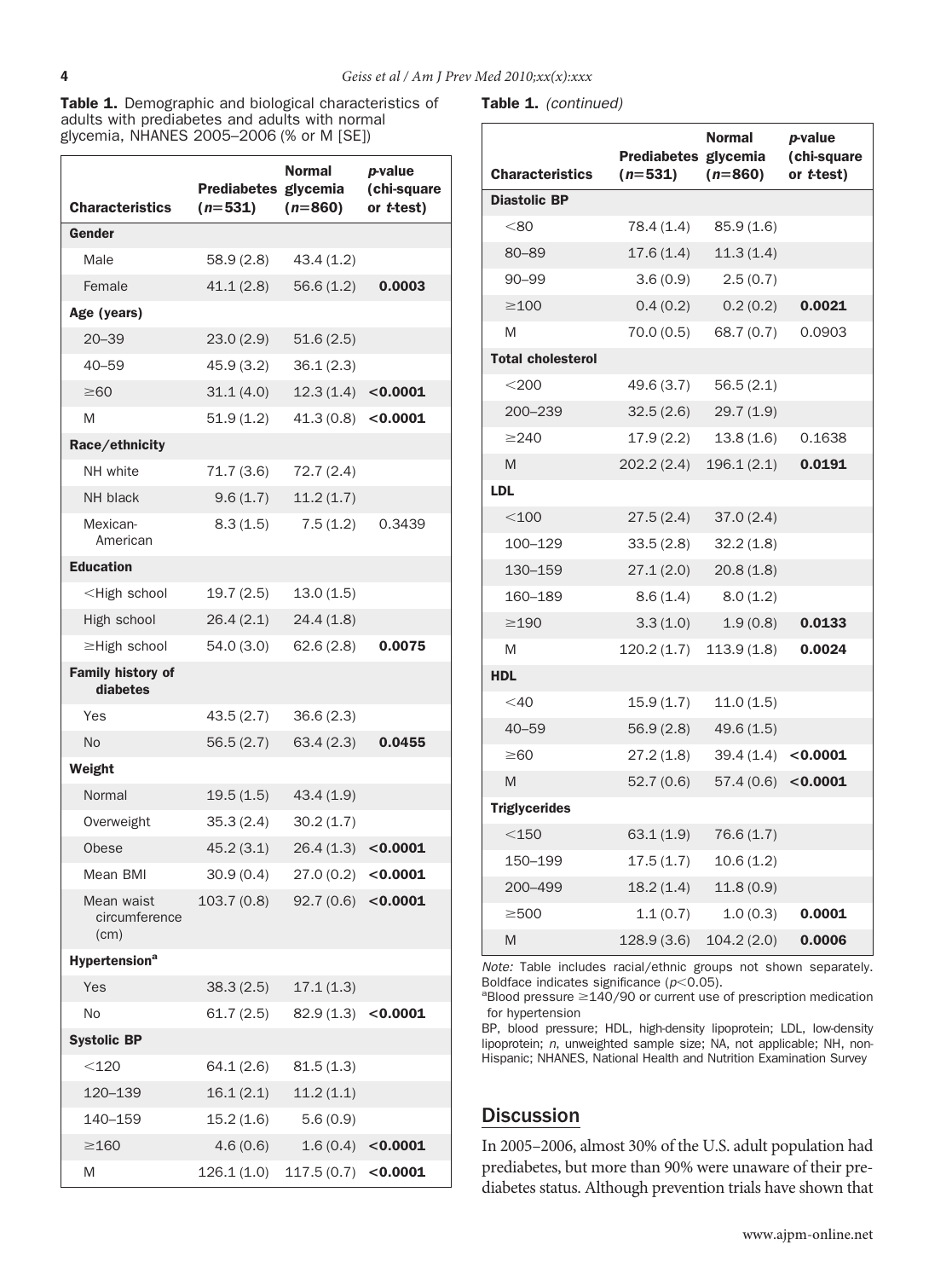<span id="page-4-0"></span>

Figure 1. Percentage of people with prediabetes who either performed risk-reducing behaviors, received physician advice about behaviors, or followed that advice in the past year; National Health and Nutrition Examination Survey, 2005–2006

diabetes can be prevented or delayed among adults at high risk through modest weight loss and increased physical activity, $6-8$  only about half of U.S. adults with prediabetes reported that in the past year they tried to control or lose weight, reduced the amount of fat or calories in their diet, or increased physical activity or exercise. Adoption of these risk reduction behaviors could be improved in the majority of people with prediabetes, but particularly among those groups who reported these behaviors less frequently (i.e., men, non-Hispanic blacks, and normal-weight people).

Identifıcation and awareness of prediabetes status is potentially important for the initiation of several different avenues of prevention, with the strongest evidence currently existing for structured lifestyle interventions applied to high-risk individuals. In addition to the previously described major randomized controlled prevention trials,  $6-8$ practical community trials have provided encouraging findings. One study<sup>[11](#page-6-0)</sup> used lay staff of a Young Men's Christian Association to deliver a group-based 16-session intensive lifestyle intervention program to people at high risk for diabetes. Participants achieved weight-loss levels that are consistent with those observed in the most effective randomized trials (a mean 6% reduction from baseline over 1 year). Another study<sup>22</sup> utilized professional dietetic staff from local healthcare providers to deliver a groupbased 16-session intensive lifestyle intervention to adults at high risk for diabetes and cardiovascular disease: At 4 months, 45% of participants achieved  $\geq$ 7% weight loss, a rate very similar to those seen in the successful Diabetes Prevention Program clinical trial.

Consistent with other studies,  $14-19$  the present study suggests that physician advice is associated with reporting adoption of healthy behaviors. The proportion of adults with prediabetes who reported performing each of the three risk reduction behaviors was higher if they reported receiving physician advice concerning the behavior in the past year. However, also consistent with other studies that found low levels of physician advice about diet, physical activity, and other lifestyle changes,  $14,17,18,23,24$  the current study found that only about one third of adults with prediabetes reported that they had received such advice in the past year. Although reasons for physicians not providing this advice cannot be determined in the present study, prior research<sup>25-28</sup> suggests that lack of time and reimbursement for preventive services, lack of physician training or poor knowledge of obesity management and nutrition, lack of knowledge of successful strategies to help patients and of community resources, and perceived futility of patients' efforts to make changes may be factors influencing these low levels of physician advice.

In spite of a correlation between risk behaviors and physician advice, physician advice alone is unlikely to be suffıcient for long-term maintenance of risk reduction and healthy behaviors. Indeed, studies indicate that physician advice may have only a short-term impact on healthy behaviors,<sup>19,29,30</sup> suggesting that such advice may be more influential in initiating than in maintaining healthy behaviors. Prevention promotion by physicians and other health professionals may be more effective if part of a larger process within healthcare systems and communities to promote behavior change, and pragmatic approaches for linking primary care with effective community-based approaches are needed.<sup>31</sup>

Finally, there may be important collateral benefıts of enhanced identifıcation of prediabetes, as people with previously unrecognized diabetes, poorly controlled blood pressure, and hyperlipidemia may be effıciently identifıed. The analyses showed that compared to people without prediabetes, adults with prediabetes were more likely to have higher levels of well-known cardiovascular disease risk factors, including higher mean weight, waist circumference, systolic blood pressure, and triglyceride levels as well as a higher prevalence of hypertension. This means that effıcient identifıcation of prediabetes may lead to opportunities for better cardiovascular risk factor management along with initiation of preventive behaviors to lower diabetes risk.

### Strengths and Limitations

The major strengths of the present study are that the data are representative of the U.S. population, and the biological risk factor data were collected using standardized laboratory and physical measurements. However, there are also a number of limitations. First, because of the cross-sectional nature of the data, only associations, not causality, can be examined. Second, the data on risk reduction behaviors and physician advice were based on self-reports and, thus, may be influ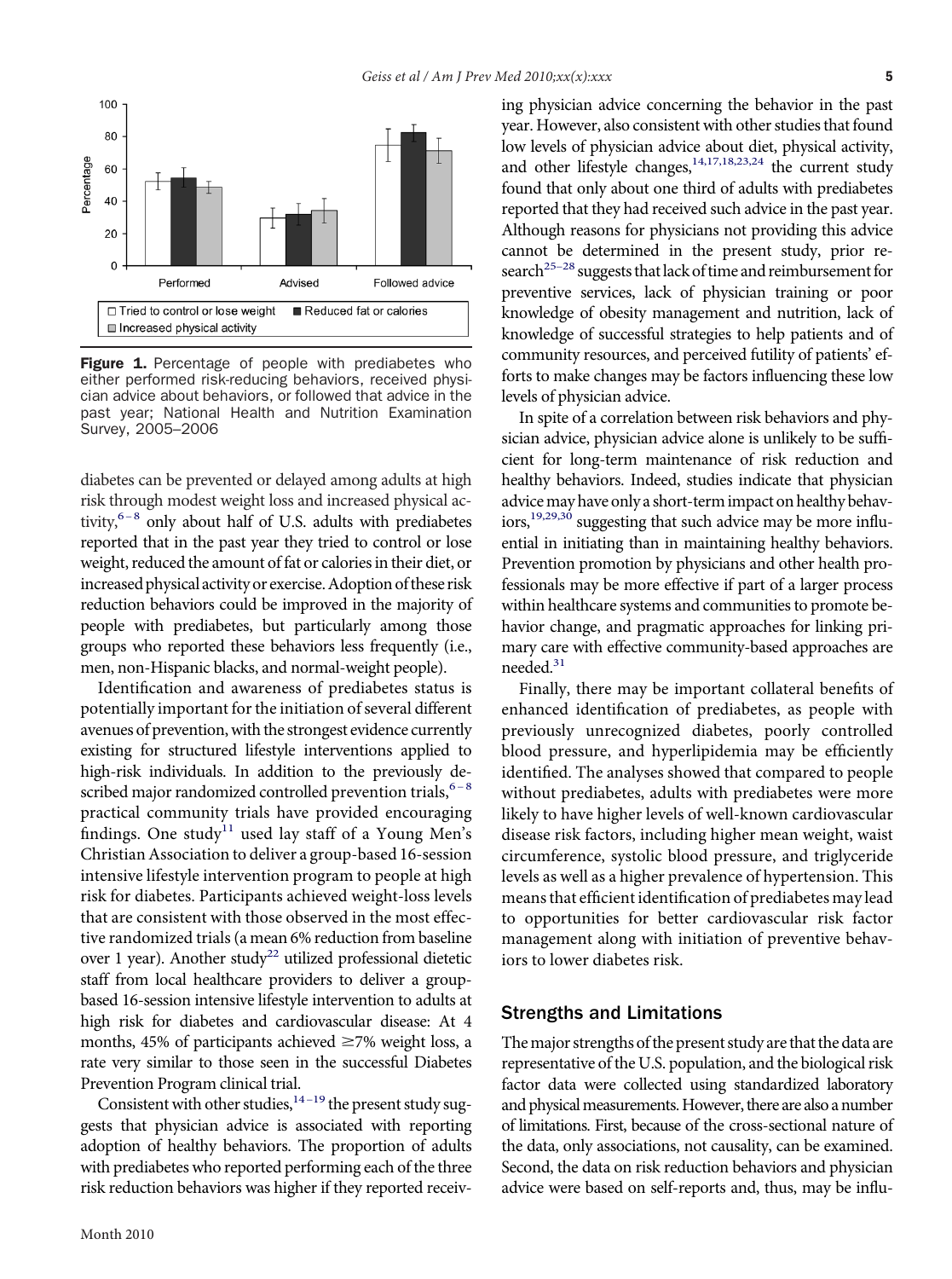<span id="page-5-0"></span>enced by the accuracy of recall and by social desirability bias. Further, the introduction to the risk reduction questions which states that people often engage in activities to lower their risk of disease could have substantially biased subsequent responses. Prospective studies of interventions and policies to promote and maintain healthy lifestyles are needed. These studies would benefıt from more objective measures of behaviors and outcomes. Third, because of the OGTT sample size and the low level of awareness among adults with prediabetes, the possible association between awareness of prediabetes and adoption of the lifestyle changes could not be examined. Additional years of NHANES may enable this examination. Finally, a **Table 2.** Multivariate-adjusted prevalence of selected risk reduction behaviors among adults with prediabetes, NHANES 2005–2006 (predicted marginal [95% CI])

| <b>Characteristics</b>                                                              | Tried to control/<br>lose weight | Reduced fat/<br>calories | <b>Increased</b><br>physical activity |
|-------------------------------------------------------------------------------------|----------------------------------|--------------------------|---------------------------------------|
| <b>Physician advice</b>                                                             |                                  |                          |                                       |
| Yes                                                                                 | 71.0(60.2, 81.9)                 | 81.2 (75.1, 87.3)        | 67.9 (59.4, 76.3)                     |
| No (ref)                                                                            | 44.2 (37.6, 50.9)                | 42.3 (35.1, 49.5)        | 38.4 (32.9, 44.0)                     |
| Gender                                                                              |                                  |                          |                                       |
| Male (ref)                                                                          | 46.0 (40.1, 51.9)                | 46.6 (41.6, 51.6)        | 43.2 (38.4, 48.0)                     |
| Female                                                                              | 61.1(54.1, 68.1)                 | 66.1 (56.2, 75.9)        | 56.0 $(49.0, 62.9)$                   |
| Race                                                                                |                                  |                          |                                       |
| NH white (ref)                                                                      | 53.8 (48.4, 59.2)                | 56.7 (49.4, 64.0)        |                                       |
| NH black                                                                            | 40.6 (31.9, 49.3)                | 45.7 (39.2, 52.1)        |                                       |
| Mexican-American                                                                    | <b>39.4</b> (33.0, 45.8)         | 51.5 (43.0, 59.9)        |                                       |
| Other                                                                               | 62.7 (48.0, 77.4)                | 50.3 (35.7, 64.9)        |                                       |
| <b>BMI</b>                                                                          |                                  |                          |                                       |
| Normal (ref)                                                                        | 34.0 (24.5, 43.5)                | 44.7 (30.7, 58.6)        | 37.4(27.7, 47.1)                      |
| Overweight                                                                          | 58.3 $(50.2, 66.4)$              | 60.5 $(52.5, 68.4)$      | 50.1 (44.0, 56.2)                     |
| Obese                                                                               | 55.4(49.4, 61.3)                 | 53.2 (48.0, 60.3)        | 51.8 $(45.5, 58.1)$                   |
| <b>Education</b>                                                                    |                                  |                          |                                       |
| <high (ref)<="" school="" td=""><td></td><td></td><td>38.6 (27.7, 47.5)</td></high> |                                  |                          | 38.6 (27.7, 47.5)                     |
| High school                                                                         |                                  |                          | 51.1(43.6, 58.1)                      |
| ≥High school                                                                        |                                  |                          | 50.7 (45.7, 55.7)                     |
| <b>Family history of diabetes</b>                                                   |                                  |                          |                                       |
| Yes                                                                                 | 44.5 (37.6, 51.3)                |                          |                                       |
| No (ref)                                                                            | 58.1 (50.2, 66.1)                |                          |                                       |

*Note:* Boldface indicates significant difference with reference group at  $p<0.05$ .

NH, non-Hispanic; NHANES, National Health and Nutrition Examination Survey; —, not in final model

number of other important questions were not addressed by the current study, including who and why people are screened for diabetes and prediabetes, why and when physicians provide lifestyle counseling, and whether and what type of counseling is effective.

#### Public Health Implications

Only a small percentage of U.S. adults with prediabetes are aware that they are at high risk of developing type 2 diabetes and only about half made behavioral changes in the past year consistent with reducing diabetes risk. The majority did not receive any advice about diabetes risk reduction behaviors from their healthcare provider in the past year. Reversing the national trends in diabetes incidence is likely to require multiple tiers of interventions, including increased promotion of risk reduction behaviors and healthy lifestyles for people at risk as well as increased availability of evidence-based programs in communities for people at high risk. More effıcient identifıcation and awareness of risk on the part of patients, their providers, healthcare systems, and health payers are likely to be a key fırst step to implementing these changes.

The findings and conclusions in this paper are those of the authors and do not necessarily represent the offıcial position of the CDC.

No fınancial disclosures were reported by the authors of this paper.

## References

- 1. American Diabetes Association. Diagnosis and classifıcation of diabetes mellitus. Diabetes Care 2008;31:S55–60.
- 2. Coutinho M, Gerstein HC, Wang Y, Yusuf S. The relationship between glucose and incident cardiovascular events. A